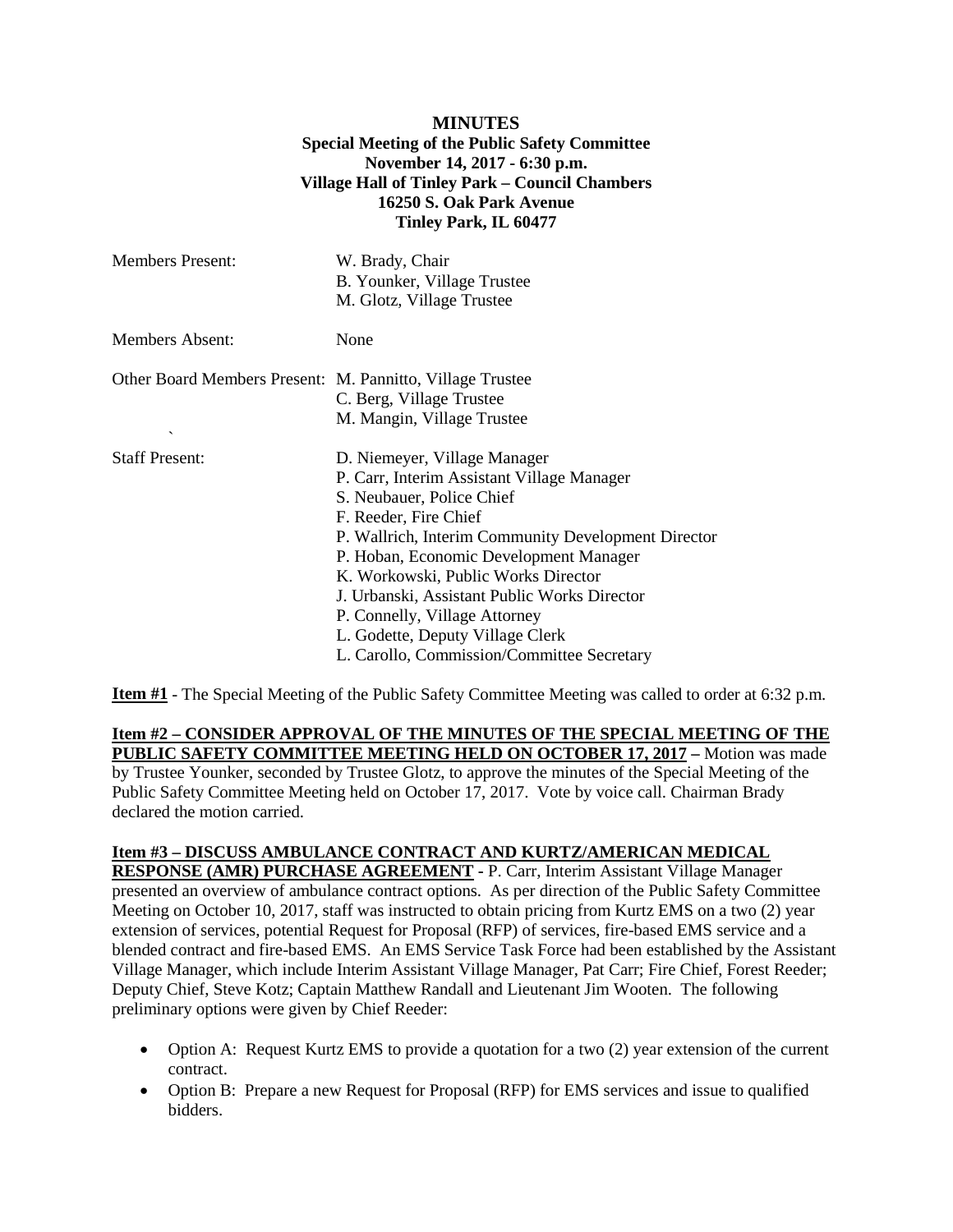- Option C: Provide cost for a Fire Department based EMS delivery model.
- Option D: Provide an analysis of a blended contract and in-house service.

The EMS Service Task Force makes the following recommendations to the Public Safety Committee:

- Exercise Option A for the two (2) year extension.
- Begin ALS/BLS certification of Fire Department.

Trustee Younker stated he would like the Board to approve a Request for Proposal (RFP) for EMS services, especially since American Medical Response (AMR) is under new private ownership, utilizing current firemen to provide care and to continue with the Fire Department being accredited with ALS/BLS in order to serve the citizens better. Mr. Carr stated Kurtz has been providing service to Tinley Park for 3-1/2 years. In regard to pricing, Kurtz will maintain their 4-year level at \$992,148.53 with a projected offset of \$100,000, totaling approximately \$892,148.53 for 2 years with no increase. If the dispatchers were to get EMD certification, there would be a further decrease of \$196,000. It was discussed that Kurtz provides a shift dispatcher for 911 services and starting in January/February 2018 dispatchers will begin EMD certification.

Motion was made by Trustee Glotz, seconded by Chairman Brady, to recommend a 2-year extension of Kurtz EMS current contract and begin the process of ALS/BLS certification of the Fire Department. Vote by voice. Trustee Younker voted nay. Chairman Brady declared the motion carried.

Regarding the AMR purchase agreement, the Public Safety Committee received a letter from Kurtz requesting a waiver agreement of 30 days in order for them to close on the AMR acquisition of the company and to provide Tinley Park with the same services with no change in management. Per contract, Kurtz should give the Village at least 90 days advance written notice prior to any change. Kurtz EMS CEO, Mr. Tom Vana explained the many benefits of the AMR acquisition of Kurtz including increasing wages, decreasing insurance costs to the community and ultimately the community saving more money in the future. Mr. Vana also reiterated that services with remain the same with no changes with the same service commitment provided by Kurtz.

Motion was made by Chairman Brady, seconded by Trustee Glotz, to recommend the Board to sign a waiver agreement of 30 days to Kurtz for AMR acquisition. Vote by voice. Chairman Brady declared the motion carried.

**Item #4 – DISCUSS PURCHASE OF ADDITIONAL SECURITY CAMERAS –** P. Carr stated that camera installation in priority locations began in August 2017 and has expanded, working with staff on the Camera project. The first installation of cameras will be in December 2017 and the second is scheduled for January 2018. P. Carr, Interim Assistant Village Manager stated this project is on an expedited Job Order Contract (JOC) system on the first priority location at 183rd Street and Harlem. Mr. Carr explained the remaining intersections will involve detailed engineering and permits to be in place, which will be expensive with budget concerns. J. Urbanski, Assistant Public Works Director provided a status update regarding camera upgrades and installations. The initial installation at 183rd and Harlem with serve multiple solutions, allowing for a proof of concept (POC) for locations and License Plate Technology (LPR) technology. Public Works will coordinate with the Police Department regarding selection of the cameras to license the LPR technology.

The following are priority camera installation locations:

• 183rd and Harlem - 6 cameras (4 LPRs) - December 2017